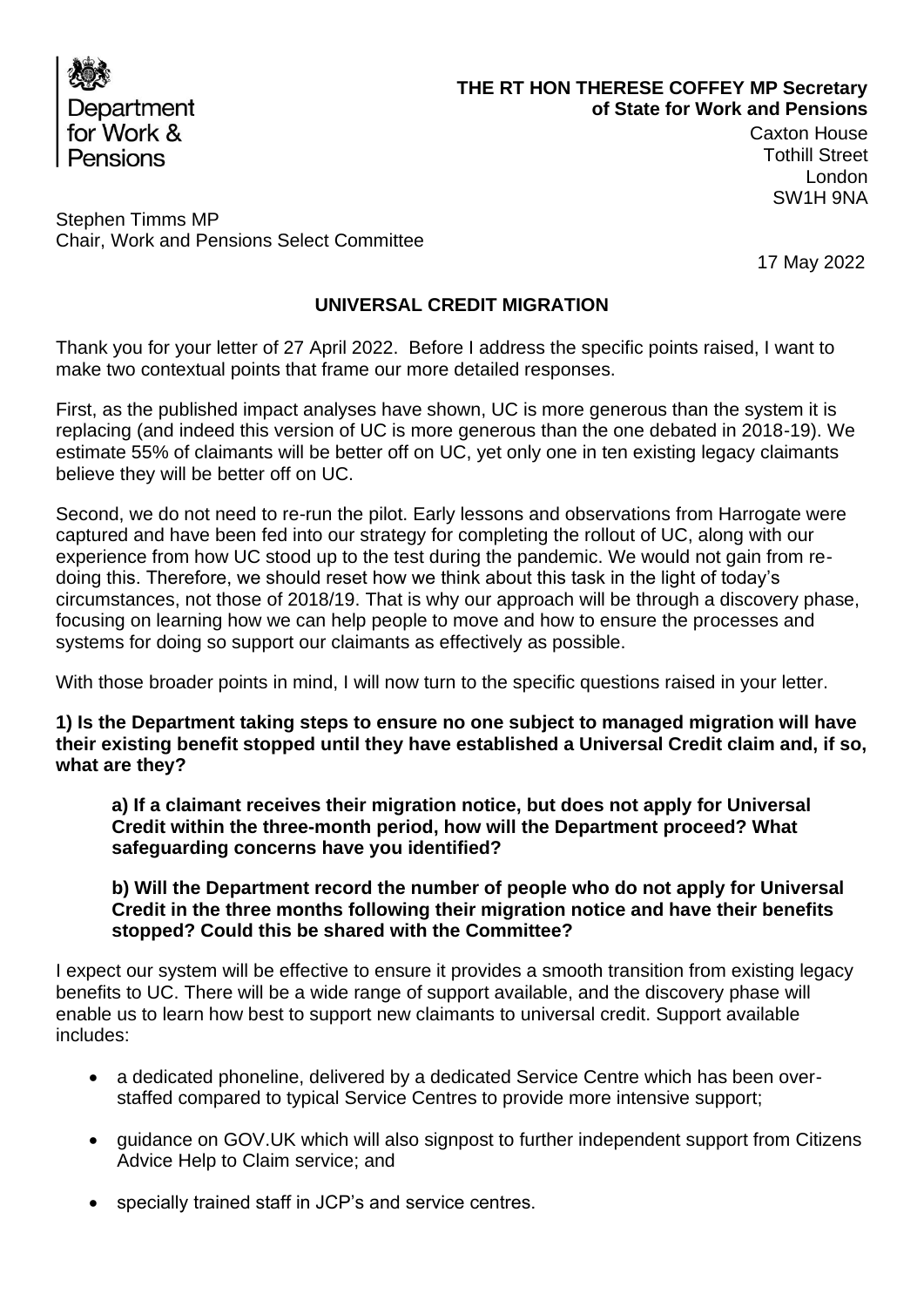For the first groups of claimants in this initial phase of discovery, I have decided the department will not terminate any benefits if the claimant fails to claim within the three-month period given. Instead, if these claimants have failed to engage with the department, DWP will make a minimum of a 1-month extension to the deadline outlined in their notice. In this time, we will undertake proactive engagement with the claimant to understand why they have not claimed.

It is important to remember that the discovery phase is a learning process, and our clear priority is to maximise the number of claimants completing their claim. We do of course recognise that not all claimants may want to claim Universal Credit and others will need support to do so.

Plans on the recording of information gathered are currently being developed, any data obtained will be reviewed on a case-by-case basis to see its suitability to share with the Committee.

# **2) What steps will the Department take to identify people who will need more support or reasonable adjustments for their disability during managed migration from legacy benefits to Universal Credit?**

As part of our learning during the Discovery phase, we are keen to understand what additional support is required for people to make their claim to UC and what this means for the scaled-up process. The current support is outlined in my response to Question 1 above.

We will also be excluding some particularly vulnerable and/or complex groups from the managed migration process initially, including claimants who are terminally ill.

**3) This Committee, the Social Security Advisory Committee and many other organisations are concerned that removing the 10,000 limit before passing new regulations limits scrutiny, and could complicate the Department's efforts to roll out managed migration. Why has the 10,000 limit been removed?** 

# **a) How will the process be regularly reviewed in lieu of the 10,000 limit?**

# **b) What risks has the Department identified to claimants and DWP staff in removing the 10,000 limit?**

The Department previously advised the Social Security Advisory Committee in December 2021 that the 10,000 limit is a threshold chosen previously, based on the concept of a pilot. Given the experience of the last two years, we are now taking a different approach, we do not think it right to maintain the threshold in this way as the point of the Discovery phase is to gain insight and develop our approach.

To mitigate risk, we have developed scaling criteria that we will assess prior to increasing the numbers of claimants issued with migration notices. This assessment goes through the appropriate ministerial and senior governance approvals and there is a clear commitment to only proceed when it is safe and secure to do so – both for claimants and the Department.

You also note the analysis regarding transitional protection. The annex sets out the methodology and assumptions underlying these numbers.

## **4) What work has the Department undertaken to communicate with households who will have a lower entitlement under Universal Credit or those who will leave benefits all together?**

Everyone notified to move to UC will have their entitlement assessed against their current claims for legacy benefits and tax credits. Until such point that they move to UC, we will not know their entitlement and whether or not they will be better off.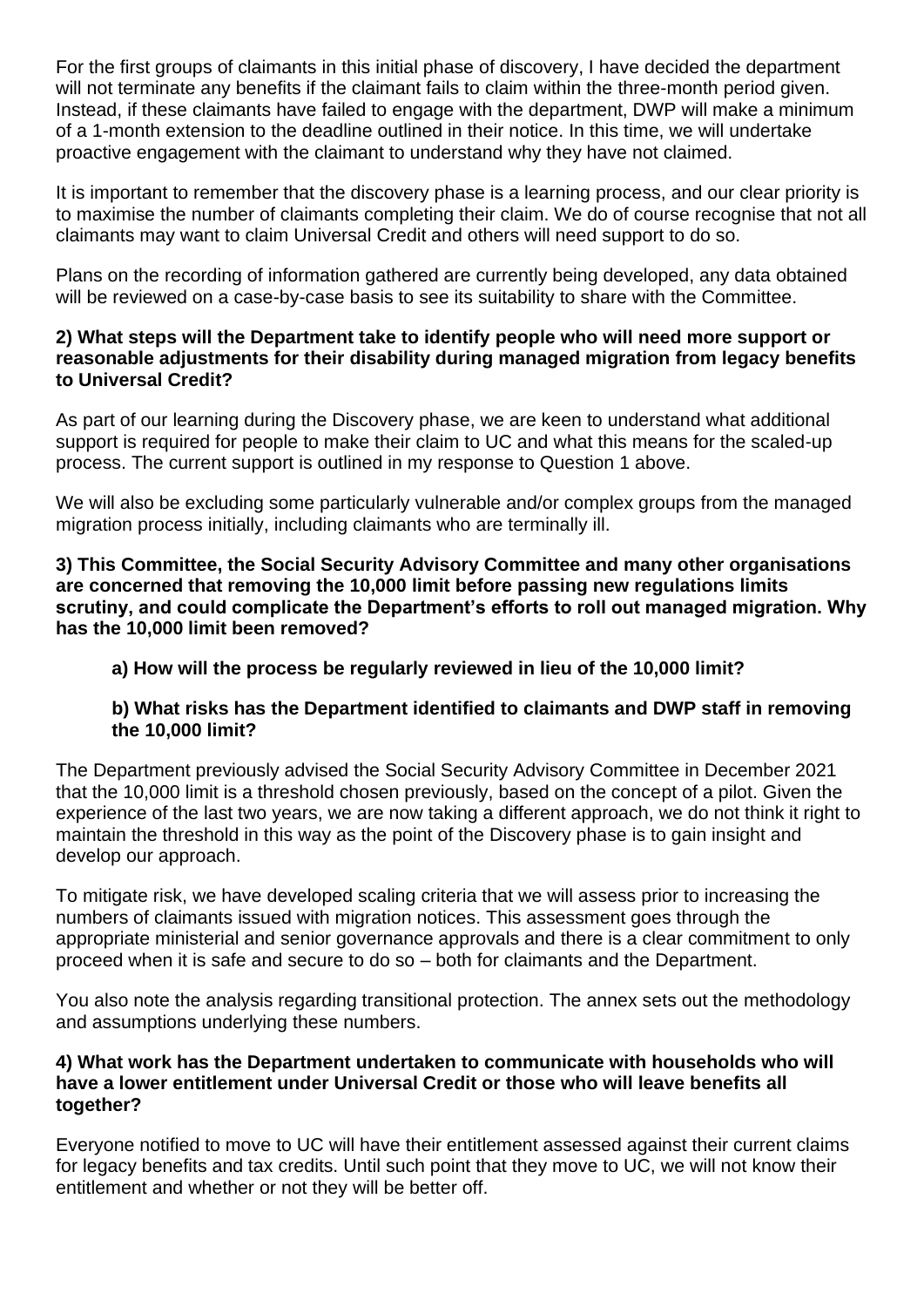Our overarching analysis does however show that at the point of migration, the vast majority will either be better off, or retain the same entitlement, thanks to transitional protection. How we support and communicate with the small groups who are not in this situation will form part of our learning process.

### **5) Will the Department publish the findings of the Department's Universal Credit managed migration pilot in Harrogate, before continuing managed migration, as previously committed?**

## **a) Given that the pilot was paused, does the Department have a sufficient understanding of managed migration to foresee any problems? What risks has the Department identified?**

We recently set out the key lessons from the Harrogate pilot in a written statement and in our publication. As outlined, we have learnt from how UC operated during the pandemic and drawn on early lessons and observations gained from the Harrogate pilot to revise our strategy for completing the rollout of UC.

As outlined above in my response to Question 4, we have developed scaling criteria that will be assessed prior to increasing the numbers of claimants issued with migration notices. Only once safe to do so will we proceed.

# **6) What further work will the Department be undertaking to learn more on managed migration? Which parts of the country will this take place in?**

The Department will be taking a phased approach, initially asking 500 households to make a claim to UC, split equally between Bolton and Medway. As part of our test and learn approach to discovery, we expect to run further tests with more small groups of claimants in the coming months.

## **7) Will the Department publish an Equality Impact Assessment on the managed migration of people receiving legacy benefits to Universal Credit, before continuing managed migration?**

We are committed to fully complying with the Public Sector Equality Duty as we proceed with managed migration. We do not plan to publish our Equality Analysis documents as these will be living documents and subject to revision as the Discovery phase progresses and we learn and iterate the process.

**8) Would yourself or the Minister for Welfare Delivery meet with the Committee to discuss the process of restarting managed migration before amending the UC Transitional Provisions Regulations?**

Yes, I would be happy to meet the committee.

Théine Coffey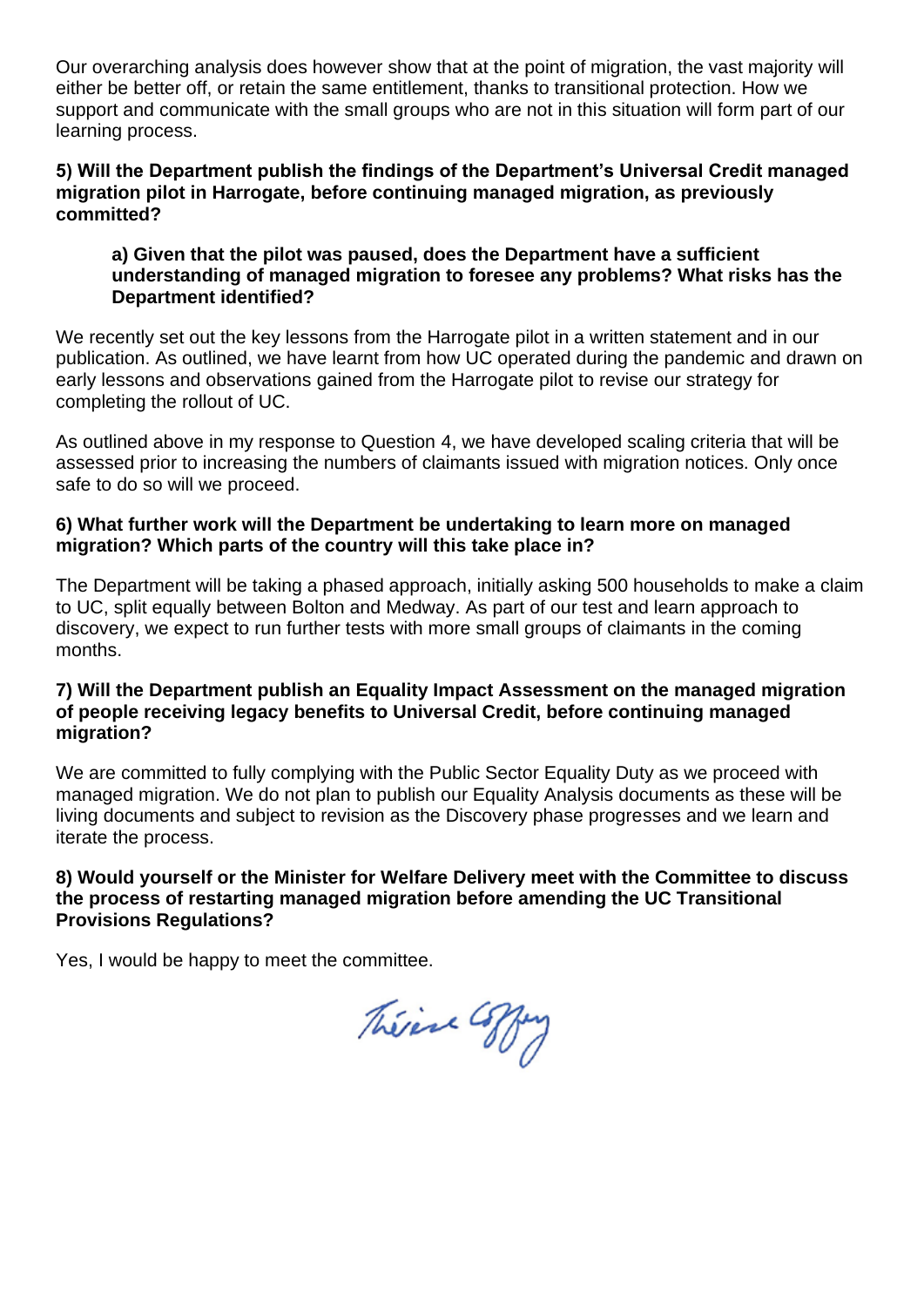

# Work and Pensions Committee

House of Commons | London | SW1A 0AA Tel 020 7219 5831 Email [workpencom@parliament.uk](mailto:workpencom@parliament.uk) Website www.parliament.uk/workpencom

Rt Hon Dr Thérèse Coffey MP Secretary of State Department for Work and Pensions

From the Chair

27 April 2022

Dear Thérèse,

# **Universal Credit Migration**

The Committee has asked me to write to you about the restart of the managed move of claimants onto Universal Credit. We would be grateful if you could answer the following questions:

**1) Is the Department taking steps to ensure no one subject to managed migration will have their existing benefit stopped until they have established a Universal Credit claim and, if so, what are they?**

**a) If a claimant receives their migration notice, but does not apply for Universal Credit within the three-month period, how will the Department proceed? What safeguarding concerns have you identified?**

**b) Will the Department record the number of people who do not apply for Universal Credit in the three months following their migration notice and have their benefits stopped? Could this be shared with the Committee?**

## **2) What steps will the Department take to identify people who will need more support or reasonable adjustments for their disability during managed migration from legacy benefits to Universal Credit?**

We have heard concerns that the Department's plans to lift the 10,000 person cap for initial managed migration before passing new regulations creates a significant risk to claimants and the Department, and weakens the ability of this Committee and other organisations to scrutinise the process.

Your analysis indicates that 900,000 claimants will be made worse off, particularly those affected by disability. Only 600,000 will receive transaction protection through managed migration and its expected that 200,000 will leave benefits all together.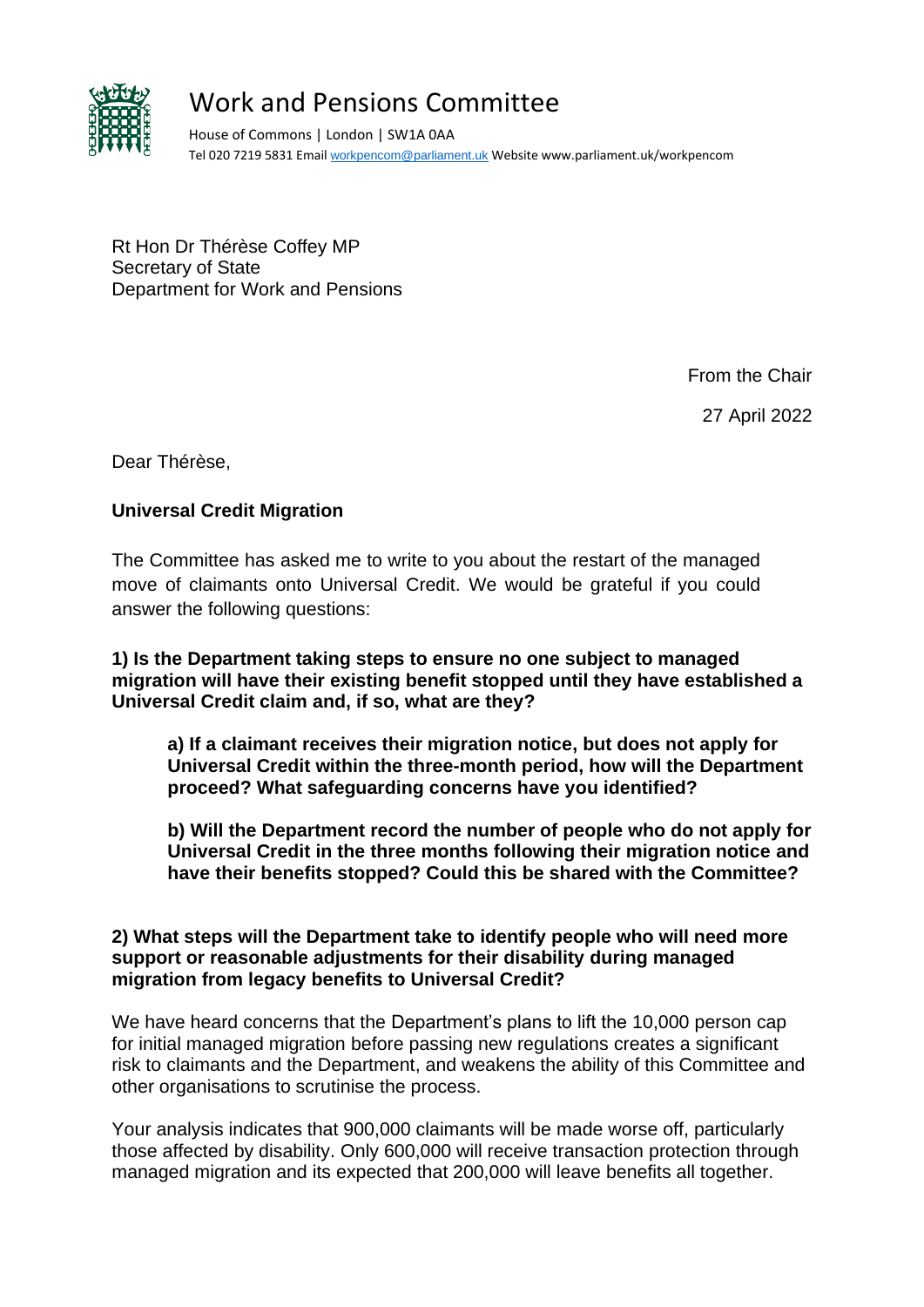**3) This Committee, the Social Security Advisory Committee and many other organisations are concerned that removing the 10,000 limit before passing new regulations limits scrutiny, and could complicate the Department's efforts to roll out managed migration. Why has the 10,000 limit been removed?** 

**a) How will the process be regularly reviewed in lieu of the 10,000 limit?**

**b) What risks has the Department identified to claimants and DWP staff in removing the 10,000 limit?** 

#### **4) What work has the Department undertaken to communicate with households who will have a lower entitlement under Universal Credit or those who will leave benefits all together?**

In the previous Committee's report into "Universal Credit: managed migration", the Committee recommended "the Government to commit to setting tests which must be met before a single claimant is transferred to Universal Credit via the managed migration pilot."

In January 2019, in response to the previous Committee's recommendation, the Department committed to publish the evaluation of Universal Credit managed migration pilot in Harrogate. The Department's paper on Completing the Move to Universal Credit noted that the pilot was paused in 2020 due to the Covid 19 pandemic.

**5) Will the Department publish the findings of the Department's Universal Credit managed migration pilot in Harrogate, before continuing managed migration, as previously committed?**

**a) Given that the pilot was paused, does the Department have a sufficient understanding of managed migration to foresee any problems? What risks has the Department identified?**

Completing the Move to Universal Credit says: **"**We still need to finalise our approach, particularly for managed migration, and will undertake further work in some parts of the country, learning what support different claimants are likely to need in order to make a successful claim for UC."

You also recently said in your Written Statement that: "Next month, we will be starting a multi-site approach across the country with a small number of claimants, approximately five hundred initially, being brought into the mandatory migration process. We will continue to develop our processes and systems to scale the migration process and complete by 2024."

## **6) What further work will the Department be undertaking to learn more on managed migration? Which parts of the country will this take place in?**

**7) Will the Department publish an Equality Impact Assessment on the managed migration of people receiving legacy benefits to Universal Credit, before continuing managed migration?**